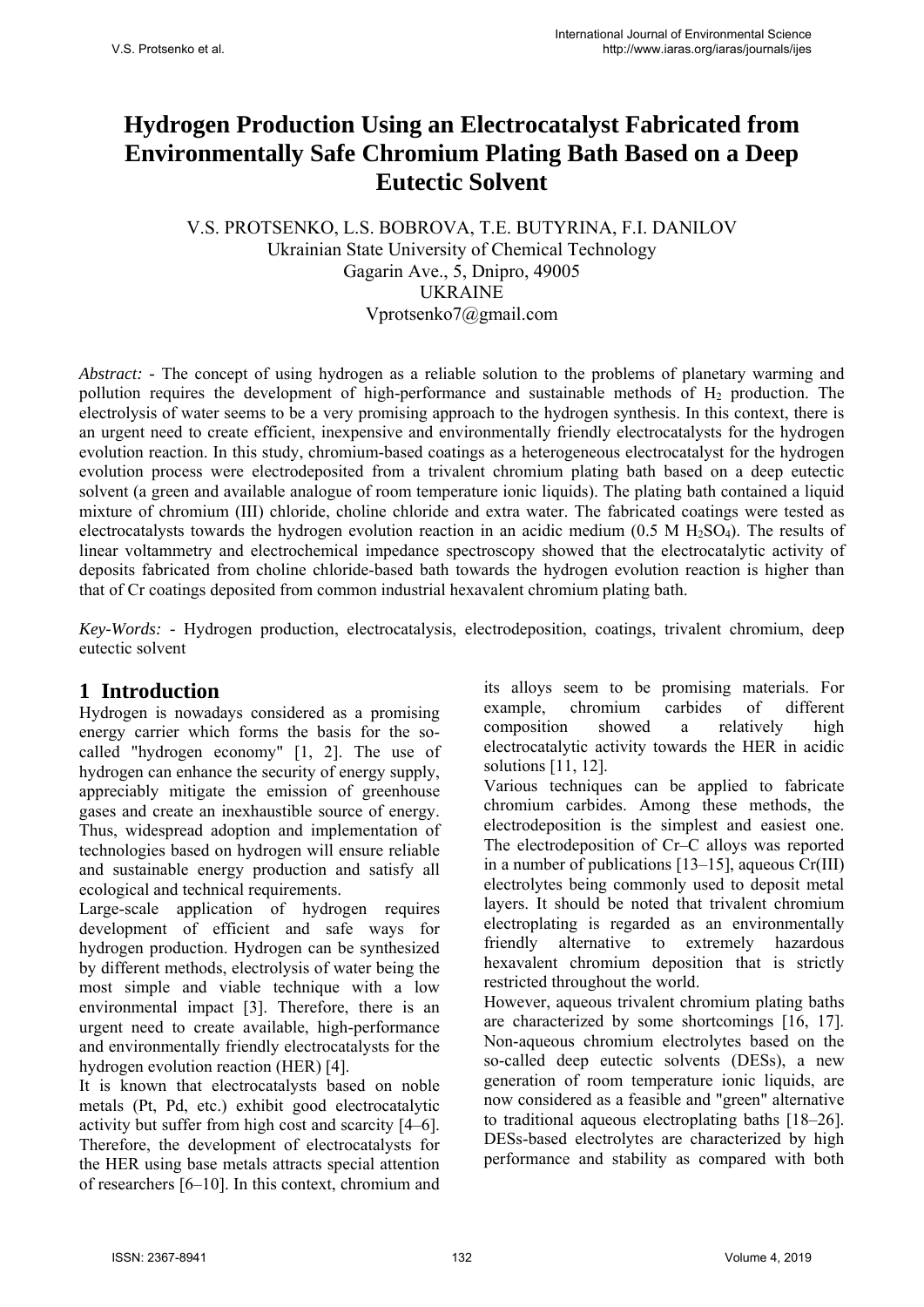aqueous systems and those based on organic solvents [27].

However, the electrocatalytic activity of coatings electrodeposited from DES-containing chromium plating bath towards the HER is poorly investigated. Only one our previous paper [28] reported the electrocatalytic performance of such coatings in an alkaline medium where oxide layers can be present on the electrode surface. It is important to ascertain the electrocatalytic characteristics of these coatings in an acidic medium. Therefore, the goal of this work was to characterize the electrocatalytic properties of Cr-containing electrodeposits fabricated from a DES-based plating bath in an acidic solution  $(0.5 M H<sub>2</sub>SO<sub>4</sub>)$ .

# **2 Materials and Methods**

The electrodeposition of coatings was performed using a gold plate as a cathode  $(S = 1.77 \text{ cm}^2)$ . The surface of the gold cathode was polished with filter paper, then treated in HCl solution (1:1 vol.) and thoroughly rinsed with bidistillate water.

The DES-based trivalent chromium bath used in this work was formulated in our previous publications [23–26]. The bath contained choline chloride, chromium (III) chloride and extra water in 2.5:1:15 molar ratios, respectively [26]. Coatings were electrodeposited at the current density of  $5 \text{ A dm}^{-2}$ and the bath temperature of 40  $^{\circ}$ C. Platinum plate served as an anode.

Chromium coatings were also prepared using "conventional" hexavalent chromium electroplating bath containing 2.5 M CrO<sub>3</sub> and  $0.025$  M H<sub>2</sub>SO<sub>4</sub>. In these experiments, coatings were deposited at the current density of 40 A  $dm^{-2}$  and the temperature of 45 °C. Lead plates were used as anodes.

The deposits' thickness was controlled by gravimetric method. The electrodeposition duration was adjusted to achieve the thickness of the coatings of about 10 um.

The electrocatalytic activity of the synthesized coatings towards the HER was investigated using  $0.5$  M H<sub>2</sub>SO<sub>4</sub> water solutions at the temperature of 25  $\degree$ C. The electrocatalytic performance was estimated by means of linear voltammetry method and electrochemical impedance spectroscopy (EIS). To this end, Potentiostat/Galvanostat Reference 3000 (Gamry, USA) was used.

The electrochemical behavior of the coatings was studied in a thermostatted glass three-electrode cell in which the electrode compartments were divided by a glass porous diaphragm. Porous graphite served as a counter electrode. The values of electrode potentials were measured towards the saturated Ag/AgCl electrode and recalculated to the scale of a standard hydrogen electrode. The potential sweep rate in linear voltammetry was 50 mV  $s^{-1}$ .

The electrochemical impedance spectra were obtained at constant values of the overvoltage of the hydrogen evolution reaction in a frequency range of 0.01 Hz to 100 kHz. The impedance spectra were recorded at AC voltage amplitude of 5 mV.

## **3 Results and Discussion**

Fig. 1 demonstrates the electrochemical behavior of chromium deposits in  $0.5$  M  $H<sub>2</sub>SO<sub>4</sub>$  solution in a wide range of electrode potentials. The anodic current peak at about  $-0.7$  V recorded for the "common" chromium coating (obtained from Cr(VI) plating bath) can be associated with the active anodic dissolution of metallic chromium. However, there is no current peak of active dissolution of coating deposited from Cr(III) electroplating bath. This indicates an enhanced corrosion stability of chromium layers prepared from DES-based electrolyte as compared with those from hexavalent chromium one [26]. This feature is very important and favorable for a practical use since many other possible electrocatalytic materials containing base metals can easily corrode in acidic aqueous medium.





The cathodic segments of the recorded current waves evidently correspond to the HER occurring in a sulfuric acid solution. It is seen that the overvoltage of the HER on the coating deposited from DES-based electrolyte is less than that of Cr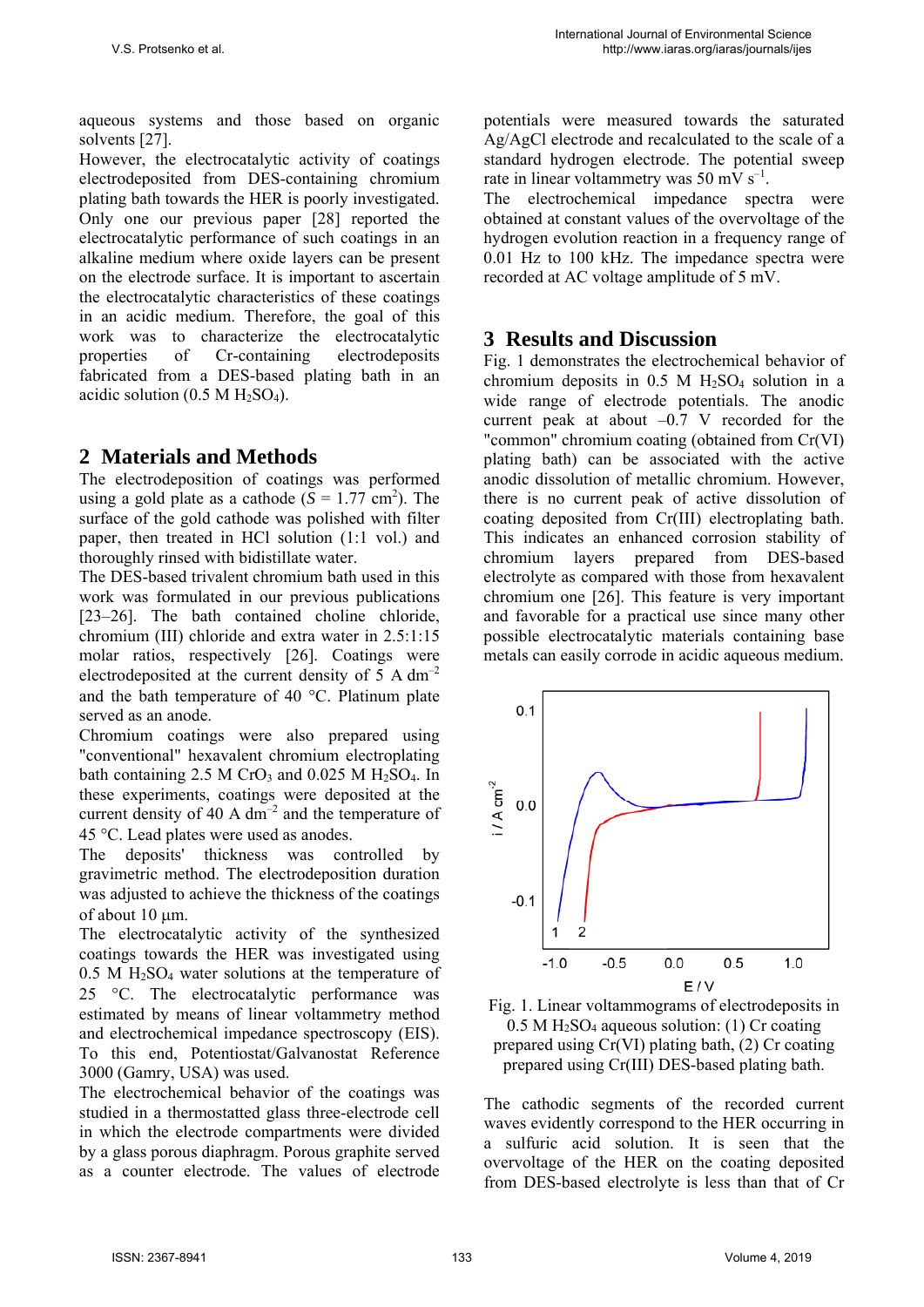deposits from Cr(VI) bath. The cathodic segment of the polarization curves related to the HER was treated using the Tafel equation:

$$
\eta = a + b \log|i| \tag{1}
$$

where  $\eta$  is the value of overpotential, *i* is the current density, *a* is the Tafel intercept connected with the exchange current density  $(i_0)$ , and *b* is the Tafel slope.

The exchange current density and transfer coefficient  $(\alpha)$  were calculated by the following expressions:

$$
\log i_0 = -\frac{a}{b} \tag{2}
$$

$$
\alpha = \frac{2.303RT}{bF} \tag{3}
$$

where *R* is the universal gas constant  $(8.314 \text{ J K}^{-1})$ mol<sup>-1</sup>), *T* is the thermodynamic temperature  $(K)$  and *F* is the Faraday constant (96,487 A s mol<sup>-1</sup>).

Using Eqs. (2) and (3), the Tafel parameters for the HER in an acidic solution were calculated (Table 1): the coefficients of determination  $R^2$  were not less than 0.97.

Table 1. Tafel parameters of the HER in 0.5 M  $H<sub>2</sub>SO<sub>4</sub>$ 

| Kinetic<br>parameter       | Electrolyte         |                     |  |  |
|----------------------------|---------------------|---------------------|--|--|
|                            | $Cr(VI)$ -based     | $Cr(III)$ DES-      |  |  |
|                            | bath                | based bath          |  |  |
| a, V                       | 1.251               | 1.115               |  |  |
| $b$ , mV dec <sup>-1</sup> | 173                 | 160                 |  |  |
| $\alpha$                   | 0.34                | 0.37                |  |  |
| $i_0$ , A cm <sup>-2</sup> | $0.59\times10^{-7}$ | $1.08\times10^{-7}$ |  |  |

Hydrogen evolution reaction in an acidic water solution can be considered as a combination of several elementary steps as follows [29]:

$$
M-Hads+H++e- \to H2+M (Heyrovsky step)
$$
 (4)

$$
M-Hads+M-Hads\rightarrow H2+2M (Tafel step)
$$
 (5)

 $M + H^+ + e^- \rightarrow M - H_{ads}$  (Volmer step) (6)

where M denotes the surface metal atoms on which hydrogen atom is adsorbed.

It is known that the Tafel slope (i.e. the value of *b*) is about 40 and 30 mV dec<sup>-1</sup> when electrochemical desorption (Heyrovsky step) or chemical desorption (Tafel step) are rate-determining steps, respectively. Meanwhile, the Tafel slope is about  $118 \text{ mV}$  dec<sup>-1</sup> if electrochemical reduction (Volmer step) is a ratedetermining step. The data presented in Table 1

indicates that the Tafel slopes are closer to 118  $mV$  dec<sup>-1</sup> rather than to  $30$  or 40 mV dec<sup>-1</sup>. Therefore, the electrochemical reduction is a ratedetermining step when the HER occurs on chromium coatings under study in an aqueous solution of  $H_2SO_4$ . Some excess of the calculated Tafel slopes over their theoretical value can be associated with the possible presence of relatively resistive oxide films on the cathode surface.

It is kwon that the electrocatalytic activity is explicitly characterized by the value of exchange current density [4, 5]. It is clearly seen that the electrocatalytic properties of coatings deposited from Cr(III) DES-based bath are higher than of those fabricated from "common" hexavalent chromium bath.

In order to get more comprehensive information on the kinetics and mechanism of the HER on Cr electrodes, electrochemical impedance spectroscopy (EIS) was used. The recorded Nyquist plots obtained for the HER in  $0.5$  M  $H<sub>2</sub>SO<sub>4</sub>$  solution are shown in Fig. 2. Their shape is a flattened semicircle, which indicates that the electrochemical process is controlled by the charge transfer step and occurs on the inhomogeneous electrode surface. An equivalent circuit was developed to interpret the experimental impedance data (the inset in Fig. 2). The equivalent circuit contains a constant phase element characterizing the interface of "solid electrode/solution" (*CPE*), a polarization resistance of electrochemical reaction  $(R<sub>ct</sub>)$  and an ohmic resistance of solution (*R*s).





The electrochemical impedance of the *CPE* is usually given by the following equation [9, 10]: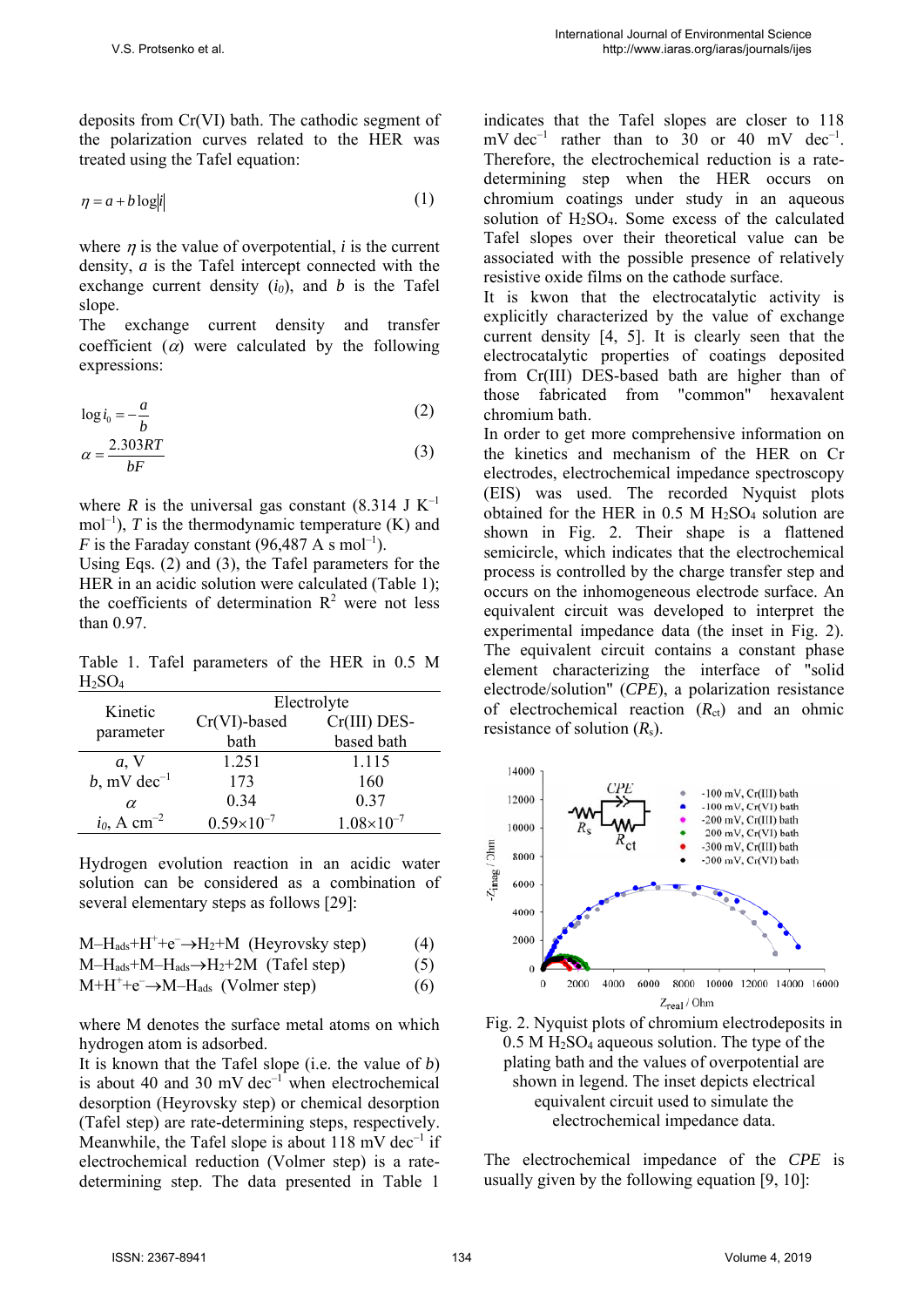$$
Z_{\text{CPE}} = \left[ Q(i\omega)^n \right]^{-1} \tag{7}
$$

where *Q* is a constant,  $j = \sqrt{-1}$  is the imaginary unit,  $\omega$  is the angular frequency of alternating current and *n* is the dimensionless empirical exponent related to the phase deviation and associated with the inhomogeneity of the electrode surface.

Symbols in Fig. 2 present experimentally measured values of electrochemical impedance. These results were fitted by means of the adapted electrical equivalent circuit (continuous lines in Fig. 2). The calculated parameters of the electrochemical impedance are summarized in Table 2.

Table 2. Parameters of the electrochemical impedance of the HER in  $0.5$  M  $H<sub>2</sub>SO<sub>4</sub>$ 

| Elec-<br>trolyte | Electro-<br>de<br>overpo-<br>tential,<br>mV | Parameter    |                                        |                                                                  |      |
|------------------|---------------------------------------------|--------------|----------------------------------------|------------------------------------------------------------------|------|
|                  |                                             | $R_{s}$<br>Ω | $R_{ct}$ , k $\Omega$<br>$\text{cm}^2$ | $Q\times10^6$ ,<br>$\Omega^{-1}$ s <sup>n</sup><br>$\rm cm^{-2}$ | n.   |
| $Cr(VI)$ -       | $-100$                                      | 22           | 15.1                                   | 80                                                               | 0.86 |
| based            | $-200$                                      | 22           | 2.5                                    | 95                                                               | 0.85 |
| bath             | $-300$                                      | 2.2          | 21                                     | 182                                                              | 0.84 |
| Cr(III)          | $-100$                                      | 2.2          | 13.6                                   | 60                                                               | 0.88 |
| DES-             | $-200$                                      | 2.2          | 21                                     | 78                                                               | 0.87 |
| based<br>bath    | $-300$                                      | 2.2          | 1.5                                    | 102                                                              | 0.85 |

The obtained data show that the value of the polarization resistance decreases with an increase in the overpotential due to the acceleration of electrochemical process. Other conditions being equal, the polarization resistance of the HER occurring on deposits from Cr(III) DES-based plating bath is less than in the case of Cr(VI) aqueous plating bath. This confirms an enhanced electrocatalytic activity of Cr layers obtained in DES. The data on the polarization resistance of the HER are in good agreement with the results of calculation of the exchange current density (see above).

The value of  $n$  in Eq. (7) reflects the extent of surface heterogeneity [9, 10]. It is equal to unity if the surface is ideally smooth and homogeneous. The more inhomogeneous the electrode surface, the less is the value of *n*. In our opinion, there is no appreciable differences in the values of *n* for two different kinds of electrocatalytic coatings investigated in this work (deposited from Cr(VI) and Cr(III) electrolytes), although the surface seems to be rather heterogeneous in both cases.

The constant *Q* characterizes the real (total) surface area of an electrode, which is available for an electrochemical reaction [9, 10]. It follows from the data presented in Table 2 that the real surface area of coatings prepared in electrolyte based on Cr(III) DES is less than that of coatings obtained in conventional Cr(VI) water electrolyte. Therefore, an enhanced electrocatalytic performance of chromium coatings from Cr(III) DES-based bath is associated with a "true" electrocatalytic effect rather than with a simple enlargement of the electrode surface area. As concerns the reasons for the improved electrocatalytic activity of the coatings under consideration, they can be connected with the introduction of carbon into electrodeposited layers. Indeed, the results of EDX analysis showed the presence of some carbon (together with Cr, Cl and O) in the coatings fabricated using Cr(III) DESbased plating bath (Fig. 3). Evidently, the source of carbon is an organic component of the electrolyte. The inclusion of carbon in the chromium coatings deposited from Cr(III) plating baths has been observed in a number of previous publications [13– 15]. It was earlier stated that Cr–C materials exhibited high electrocatalytic activity towards the HER due to the presence of excess carbon and corresponding increase in the density of states at the Fermi energy level [11].



Fig. 3. EDX spectrum of the surface of coating prepared using Cr(III) DES-based plating bath.

If we compare the electrocatalytic characteristics of Cr-based coatings under consideration reported in the present work for an acidic medium  $(0.5 \text{ H}_2\text{SO}_4)$ with those typical of an alkaline medium (1 M NaOH) [28], then we can conclude that they are very similar in exchange current densities, transfer coefficients and polarization resistances. Thus, Crcontaining electrocatalysts fabricated from the DESbased plating bath seem to be universal: they can be successfully used both in acidic and alkaline water solutions. An improved corrosion resistance of Cr– C electrodeposits in acidic media together with their good electrocatalytic performance in the HER allow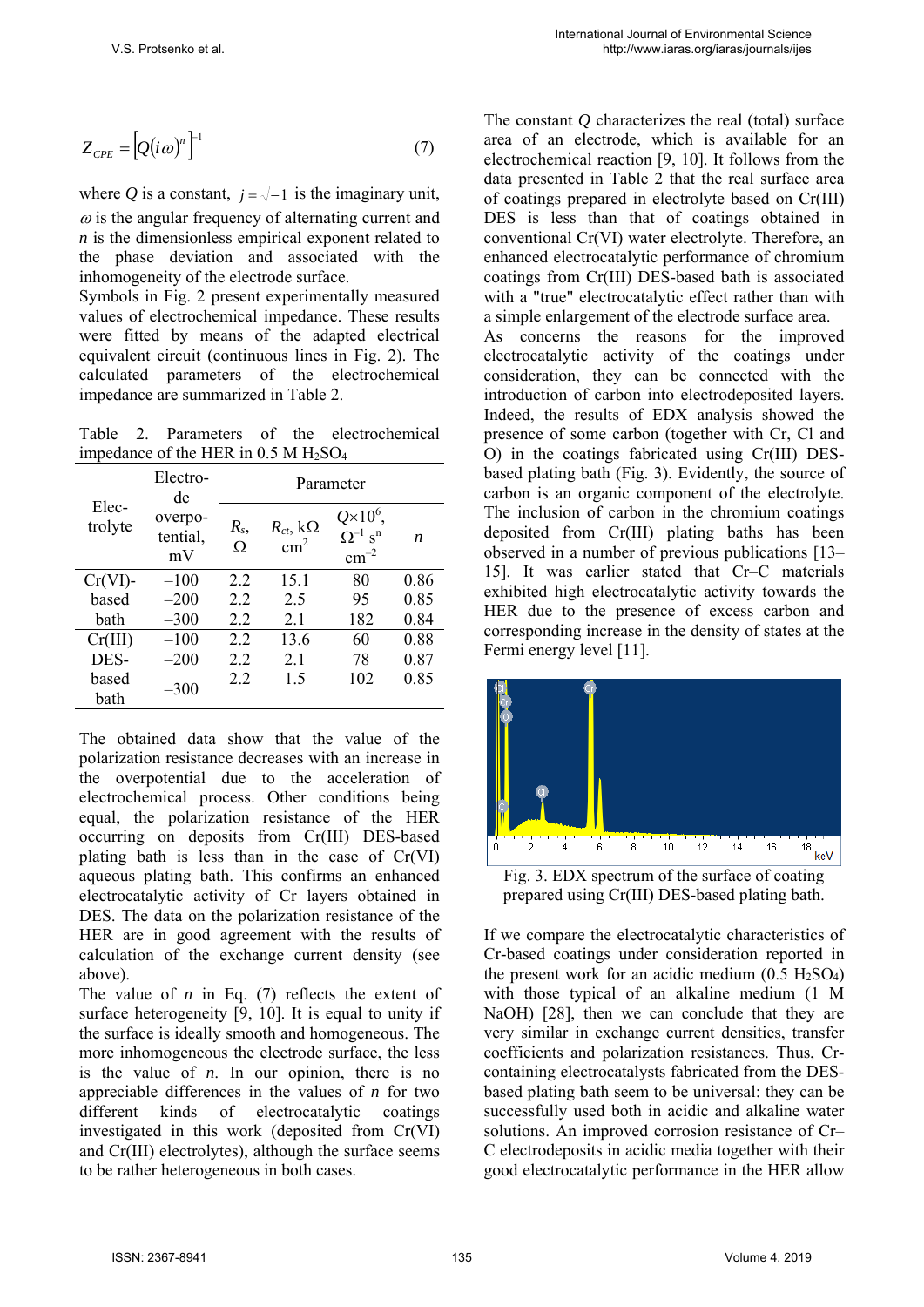considering them as a promising alternative to those fabricated using expansive noble metals.

# **4 Conclusion**

The need to create high-performance and available ways for the production of hydrogen, that is considered as a promising green energy carrier, stimulates the development of new electrocatalysts for the hydrogen evolution reaction. Cr-based layers electrodeposited from environmentally friendly trivalent chromium plating baths seem to be a good alternative to expansive and scarce electrocatalysts based on the noble metals.

We reported the electrodeposition of chromium coatings using trivalent chromium plating bath based on a deep eutectic solvent, a new kind of room temperature ionic liquids. The electrodeposited Cr coatings showed an improved electrocatalytic activity in the hydrogen evolution reaction occurring in  $0.5$  M  $H<sub>2</sub>SO<sub>4</sub>$  solution that was argued by the results of linear voltammetry and electrochemical impedance spectroscopy methods. An enhanced electrocatalytic activity was associated with the introduction of carbon into coatings structure. Thus, coatings electrodeposited from Cr(III) DES-based plating baths seem to be a very promising material to the development of new electrocatalysts for the hydrogen evolution reaction.

#### *References:*

- [1] Bockris J.O'M., The origin of ideas on a Hydrogen Economy and its solution to the decay of the environment, *International Journal of Hydrogen Energy*, Vol.27, 2002, pp. 731-740.
- [2] Kim J.W., Boo K.J., Cho J.H., Moon I., Key challenges in the development of an infrastructure for hydrogen production, delivery, storage and use. In: A. Basile and A. Iulianelli (eds.) *Advances in Hydrogen Production, Storage and Distribution*, Woodhead Publishing, 2014, pp. 3-31.
- [3] Xu D., Dong L., Ren J., Introduction of hydrogen routines (Chapter 2). In: A. Scipioni, A. Manzardo and J. Ren (eds.) *Hydrogen Economy*, Academic Press, 2017, pp. 35-54.
- [4] Safizadeh F., Ghali E., Houlachi G., Electrocatalysis developments for hydrogen evolution reaction in alkaline solutions – a review, *International Journal of Hydrogen Energy*, Vol.40, 2015, pp. 256-274.
- [5] McCrory C.C.L., Jung S., Ferrer I.M., Chatman S.M., Peters J.C., Jaramillo T.F.,

Benchmarking hydrogen evolving reaction and oxygen evolving reaction electrocatalysts for solar water splitting devices, *Journal of the American Chemical Society*, Vol.137, 2015, pp. 4347-4357.

- [6] Jamesh M.I., Recent progress on earth abundant hydrogen evolution reaction and oxygen evolution reaction bifunctional electrocatalyst for overall water splitting in alkaline media. *Journal of Power Sources*, Vol.333, 2016, pp. 213-236.
- [7] Boiadjieva-Scherzer T., Kronberger H., Fafilek G., Monev M., Hydrogen evolution reaction on electrodeposited Zn–Cr alloy coatings. *Journal of Electroanalytical Chemistry*, Vol.783, 2016, pp. 68-75.
- [8] Nady H., Negem M., Ni-Cu nano-crystalline alloys for efficient electrochemical hydrogen production in acid water, *RSC Advances*, Vol.6, 2016, pp. 51111-51119.
- [9] Danilov F.I., Tsurkan A.V., Vasil'eva E.A., Protsenko V.S., Electrocatalytic activity of composite  $Fe/TiO<sub>2</sub>$  electrodeposits for hydrogen evolution reaction in alkaline solutions, *International Journal of Hydrogen Energy*, Vol.41, 2016, pp. 7363-7372.
- [10] Protsenko V.S., Tsurkan A.V., Vasil'eva E.A., Baskevich A.S., Korniy S.A., Cheipesh T.O., Danilov F.I., Fabrication and characterization of multifunctional  $Fe/TiO<sub>2</sub>$  composite coatings, *Materials Research Bulletin*, Vol.100, 2018, pp. 32-41.
- [11] Schmuecker S.M., Clouser D., Kraus T.J., Leonard B.M., Synthesis of metastable chromium carbide nanomaterials and their electrocatalytic activity for the hydrogen evolution reaction, *Dalton Transactions*, Vol.46, 2017, pp. 13524-13530.
- [12] Tomбs-Garcнa A.L., Jensen J.O., Bjerrum N.J., Li Q. Hydrogen evolution activity and electrochemical stability of selected transition metal carbides in concentrated phosphoric acid, *Electrochimica Acta*, Vol.137, 2014, pp. 639- 646.
- [13] Safonova O.V., Vykhodtseva L.N., Polyakov N.A., Swarbrick J.C., Sikora M., Glatzel P., Safonov V.A., Chemical composition and structural transformations of amorphous chromium coatings electrodeposited from Cr(III) electrolytes, *Electrochimica Acta*, Vol.56, 2010, pp. 145-153.
- [14] Danilov F.I., Protsenko V.S., Gordiienko V.O., Baskevich A.S., Artemchuk V.V., Electrodeposition of nanocrystalline chromiumcarbon alloys from electrolyte based on